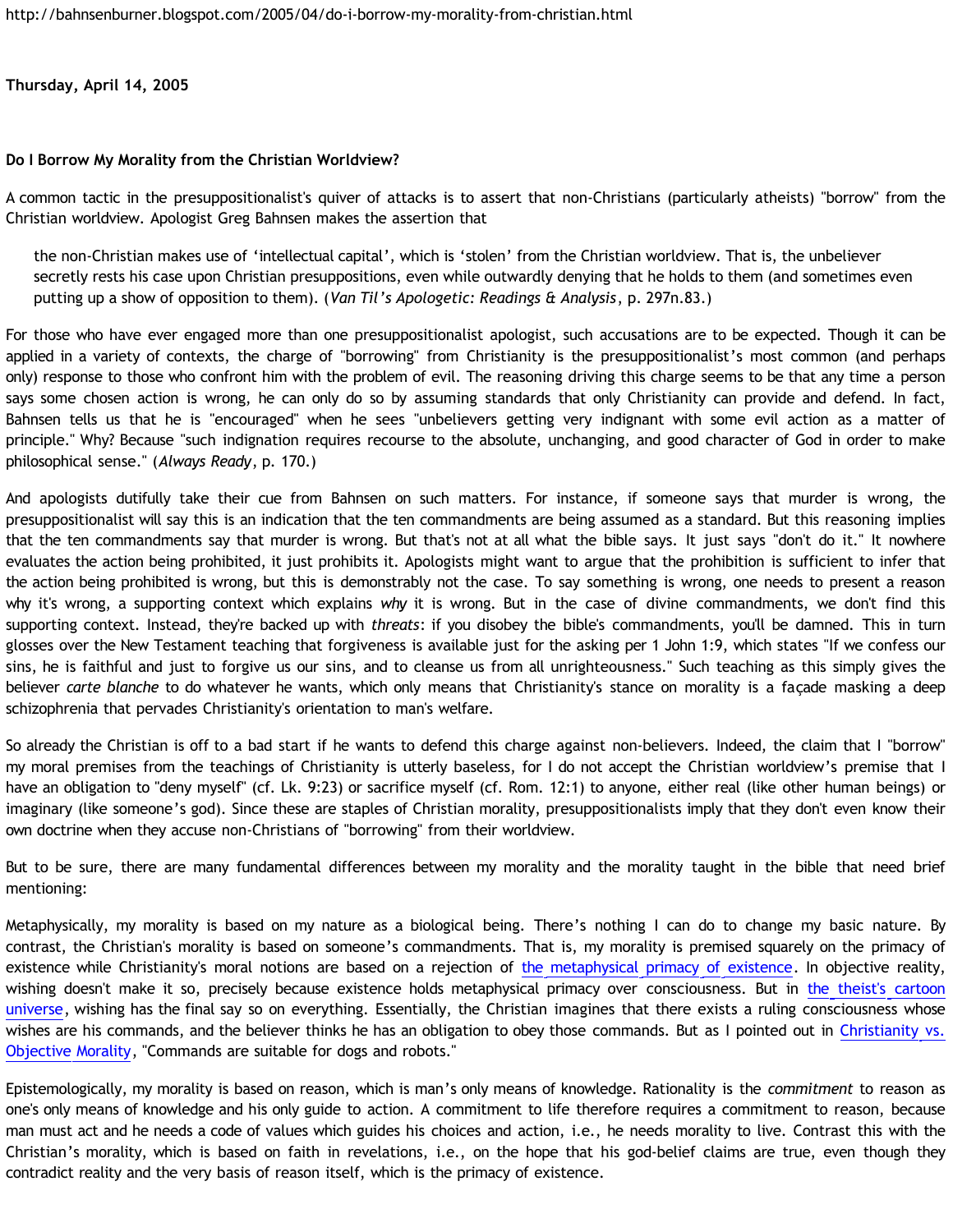The nature and structure of my morality is determined by the application of the law of causality to my nature as a living organism, i.e., an entity which faces a fundamental alternative (life vs. death) and which must act in order to continue living. My moral principles, then, take the form of *hypothetical imperatives* which are based on the goal-oriented nature of human action: For instance, if X is my goal, course of action Y is what I should do if I choose to achieve X. In application: If I choose to live, I must take those actions that make my life possible. If I want to satisfy my hunger (something I need to do if I choose to live), then I must eat. If I do not have food, I must take those actions necessary to procure it. Etc.

Contrast this with the Christian's morality, which is determined by the application of unargued commands to the believer's nature as a being created for the sake of serving its creator, while that creator has no needs and the believer does (yet he is commanded to "deny himself"). This is not a formula for identifying and making possible life-based values.

The fundamental antithesis should be clear: my morality is a morality of values (i.e., those things that make life possible and worth living), while the Christian's morality is a morality of duties (i.e., arbitrarily decreed prescriptions and proscriptions which have no grounding reference to reality or man's nature).

My morality teaches me how I can live for my own sake, that my life is an end in itself, and that I can enjoy my life without guilt, without relying on the sacrifice of others, and without sacrificing it to others. By contrast, the Christian's morality teaches him to "deny himself" (cf. Mk. 8:34, Mt. 16:24, Lk. 9:23) and to hope for personal gain at someone else's sacrifice (namely Jesus' sacrifice on the cross) while treating his life as a means to someone else's ends (while that someone else has no needs).

Additionally, my worldview teaches that love must be earned, since reality cannot be cheated and genuine values do not find their basis in dishonesty. In my worldview, love is profoundly selfish since it is one's commitment to his own chosen values, and this is only possible if someone makes the choice to be honest about reality and do away with foolish pretenses. I cannot say I love my neighbor, for instance, if I know he cheats on his wife and beats his children, because I don't love such individuals and I won't deny this by repeating empty platitudes that I know are not true.

Contrast this with what Christianity teaches. It teaches that love is subject to commands, and this is essential to Christian morality. For, according to the author of the gospel of Matthew, Jesus allegedly made this the cornerstone of Jesus' moral teaching:

Master, which is the great commandment in the law? Jesus said unto him, Thou shalt love the Lord thy God with all thy heart, and with all thy soul, and with all thy mind. This is the first and great commandment. And the second is like unto it, Thou shalt love thy neighbour as thyself. On these two commandments hang all the law and the prophets. (Mt. 22:36-40)

I am mature enough to know that love is *not* subject to commands. Imagine what the world would be like if one could command another person's love just by making a demand. Of course, those who cannot earn the love they want from others may easily be seduced by a worldview that teaches that others can be commanded to love them. But they can't. Whatever it is they think they have for others when they call it 'love', it is not love. The Christian notion that love can be commanded seeks to bypass the fact that the love of others must be earned, and thus constitutes yet another instance of Christianity's lust for the unearned. So much for Christianity's claim to be a worldview based on love!

So who is borrowing from whom? It should be clear now that I am in no way borrowing from the Christian worldview. Rather, to the extent that Christians act for the sake of their own benefit, they are not denying themselves as Jesus commanded, and are acting on the basis of a worldview that affirms that values must be earned by reasoned action. Thus it's clear that they are borrowing from my worldview to the extent that they live.

by Dawson Bethrick

*posted by Bahnsen Burner at [8:00 AM](http://bahnsenburner.blogspot.com/2005/04/do-i-borrow-my-morality-from-christian.html)*

## **2 Comments:**

[Francois Tremblay](http://www.blogger.com/profile/7715861) said...

Ground-breaking commentary, as usual. But I must insist that comparing Christians to dogs and robots is very unfair to dogs and robots.

[April 14, 2005 7:35 PM](http://bahnsenburner.blogspot.com/2005/04/111353253934147222)